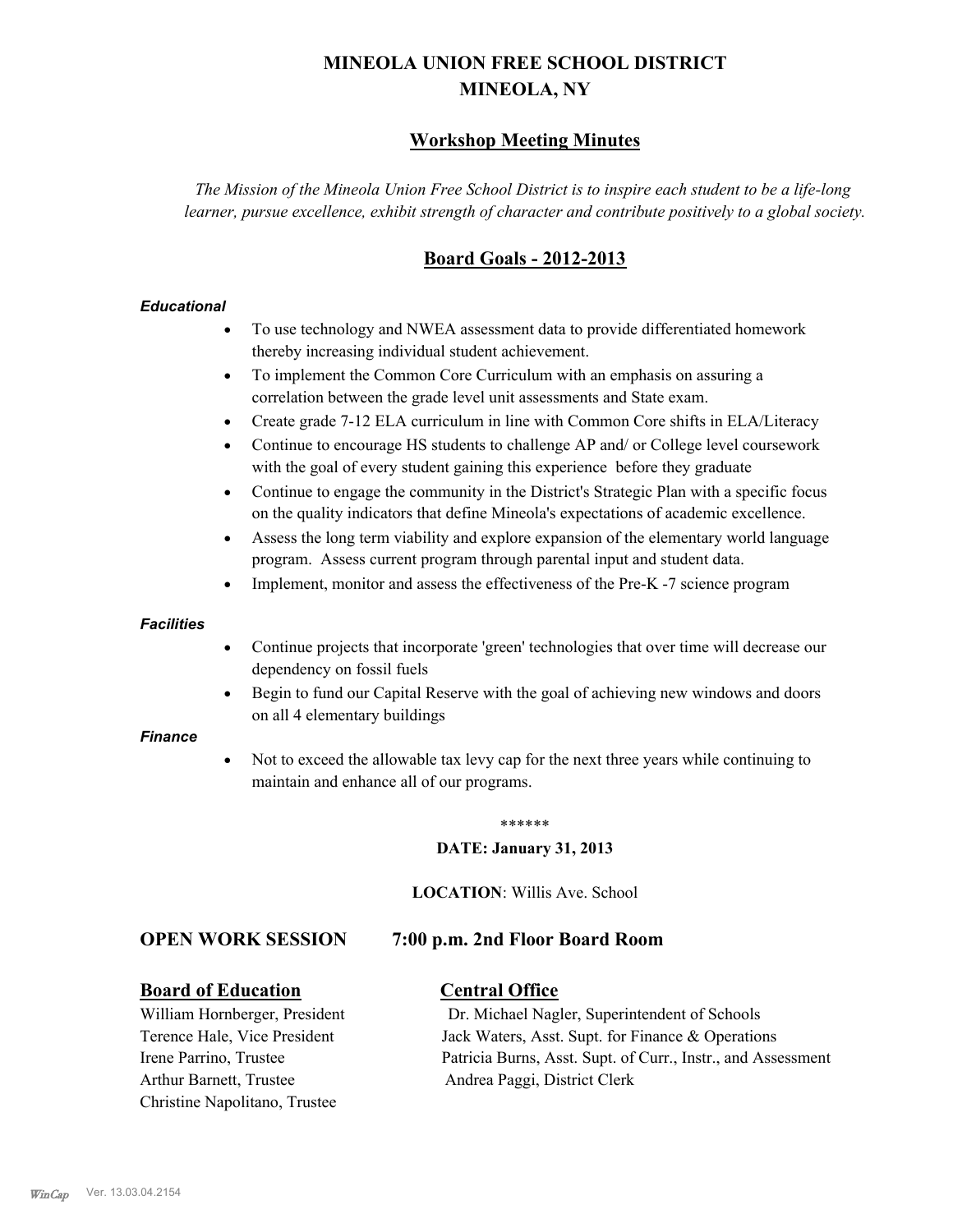**A. Call to Order - 7:05pm B. Pledge of Allegiance C. Reading of Mission-** Arthur Barnett **D. Moment of Silent Meditation E. Dais & Visitor Introductions -** Absent: Irene Parrino

# **F. High School Student Organization Report**

Tonight's SO report is by Britney Vera and Sang Min Bak. It was reported that last week was midterm and regents week and the 3rd quarter began on Monday. The SO will be holding the "Sandy Olympic" on February 12th from 3- 6pm and students will compete against faculty. The senior class will be sponsoring a carnival fundraiser next Friday, February 8th. It was reported that the Boy's varsity Basketball team is in 1st place and playing very well. The Rockettes had their Homeshow on 1/26/13 at the high school and 22 teams participated. The track team will be taking part in counties next week. There was nothing else to report.

The Superintendent thanked Britney and Sang Min for their report. Dr. Nagler stated that tonight there are a few other guest present. He stated that the Middle School show "Dear Edwina" will take place on February 8th and 9th, under the direction of Mr. DeLuca. The Superintendent invited Mr. DeLuca to speak. Mr. DeLuca stated that "Dear Edwina" is about a middle school girl, who does an advice column, in song. Mr. DeLuca stated that this year, 119 students in grades 5- 7 are participating in the production. Mr. DeLuca introduced Sara Hardy, who play Edwina, to perform a song from the play. There was also a second performance of a song from the play. The Superintendent thanked the students for their performances this evening and stated that he will be there to see the show with his children. Dr. Nagler also thanked Mr. Deluca for all his hardwork in putting on this production and stated that it is a massive undertaking to have 119 students participating.

The Superintendent stated that the next special presentation will be by Mr. Amitrano, Supervisor of Athletics, Physical Education and Health. Mr. Amitrano stated that he was here this evening to recognize some student athletes, from the fall season who made outstanding contributions in Volleyball, Soccer (boys and girls), Football and Cross Country. Mr. Amitrano called up the individual athletes and presented them with a certificate. The Superintendent congratulated all of the athletes on their accomplishments. There was a brief break for Board photos with the Athletes.

# **G. Old Business**

Mr. Hornberger asked the Board if there was any old business. Ms. Napolitano stated that she just wanted to say that this past weekend, she attended Supermarket Bingo at Meadow Drive, which was packed and they needed to find additional seating for all; on Saturday, she attended Color Night at the High School and the Mustang Stakes. She stated that all of the events were a lot of fun and it is good to see the community really get involved. Mr. Barnett stated that on February 12th, in addition to the Olympics at the High School, the Guidance Department will be holding the Junior Parents Guidance Night. He stated that this is a very important evening and parents of juniors should definitely attend; there is a great deal of information given out. Mr. Hale stated that he attended the Hampton Street International Night on Friday, which was a lot of fun and the food was great. On Saturday, he attended Color Night and handed out the awards at the end. He stated that it was a great show to watch.

Mr. Hornberger stated that he had some old business. He asked for an update on security issues. The Superintendent stated that two firms are scheduled to do a walk through of each building and will be providing the Superintendent with a report. He added that Mr. Puccio and Dr. Moriarity visited another District to see the measures put in by one of the firms. The Superintendent stated that he knows what we want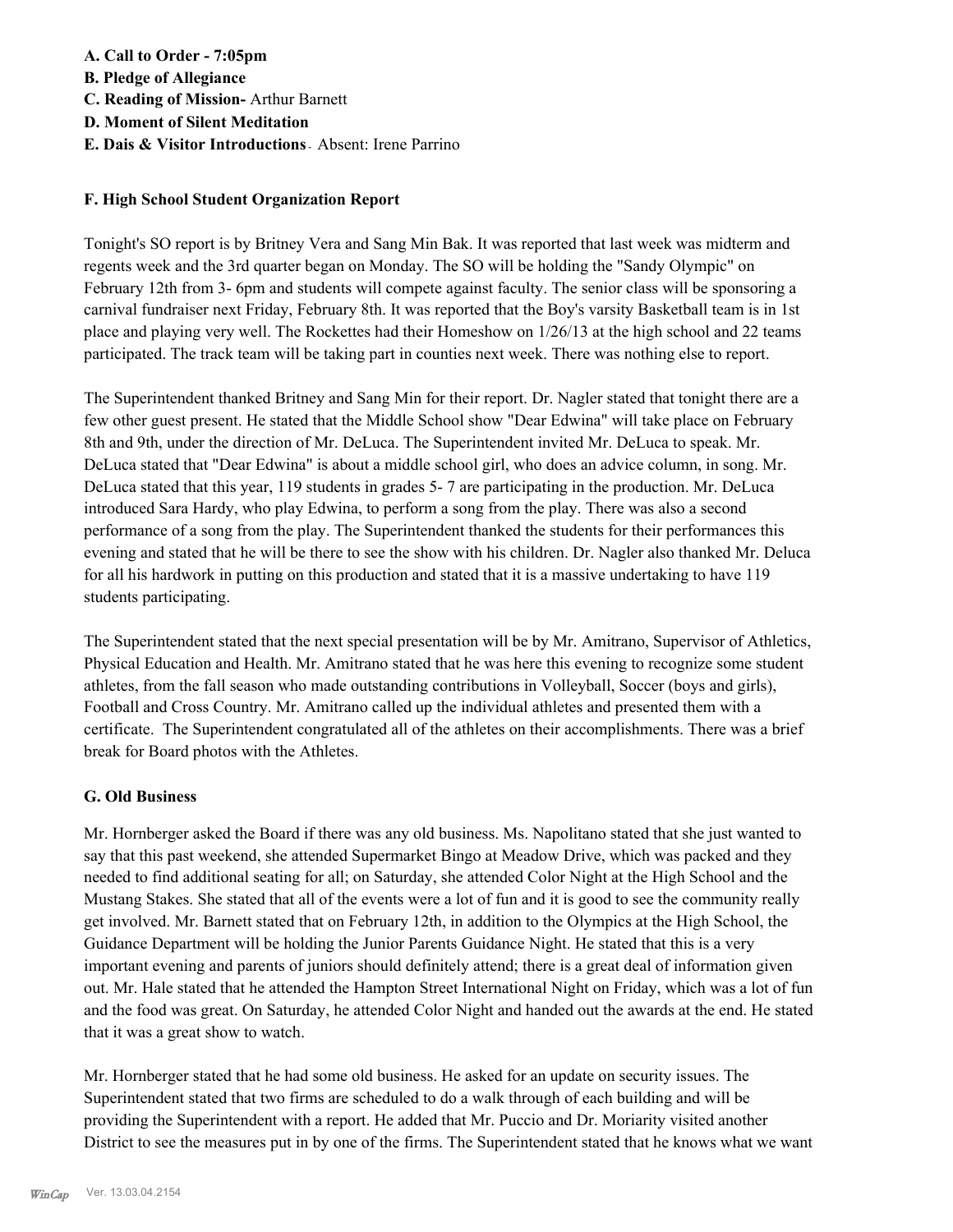and is in the process of getting the prices. Mr. Hornberger asked if the Superintendent had information regarding the Jackson Avenue Music lesson schedule and it was reported that lessons are 1 time per 6 day cycle and they are currently looking into changing that to1 time per week. Mr. Hornberger inquired when the Board can expect a mid-year report on the NWEA scores and who will be presenting. The Superintendent stated that due to problems within NWEA, testing may need to be extended through Monday. A presentation is scheduled for the March 7th Workshop Meeting and Dr. Nagler will be presenting. Mr. Hornberger asked for an update on AGP. It was reported by the Superintendent that he is still waiting for the cost of the CW Post program. He also stated that the new 3rd graders letters have been sent out and they are scheduled to start 2/4/13. Finally, Mr. Hornberger stated that he attended the District Council meeting and Zumba, which was enjoyable. There was no other old business.

# **H. New Business**

# **DASNY GRANT**

**RESOLUTION # 38 - Whereas**, the School District was previously awarded a \$50,000 grant from the State of New York pursuant to the Community Capital Assistance Program ("CCAP") administered through the Dormitory Authority of the State of New York ("DASNY") to "Expand and Renovate the Meadow Drive Elementary School Library" (Project ID #2240, Grant ID #2387); and

**Whereas**, disbursement of the said grant is administered pursuant to a Grant Disbursement Agreement provided by DASNY on January 10, 2013, now therefore be it

**Resolved**, that the said Grant Disbursement Agreement be and the same is hereby approved, and the Superintendent of Schools is authorized to execute same on behalf of the School District, and be it further

**Resolved**, that all actions of Administration of the School District taken in connection with the application for and receipt of the said grant be and the same are hereby ratified and confirmed.

**Motion:** Arthur Barnett **Second:** Christine Napolitano

Discussion: The Superintendent explained that this grant was awarded in 2007 from Tom DiNapoli and they are just reimbursing us now. A Resolution is needed in order to begin the process for reimbursement. No additional discussion.

Yes: Christine Napolitano **No:** None. Arthur Barnett Terence Hale William Hornberger

**Passed:** Yes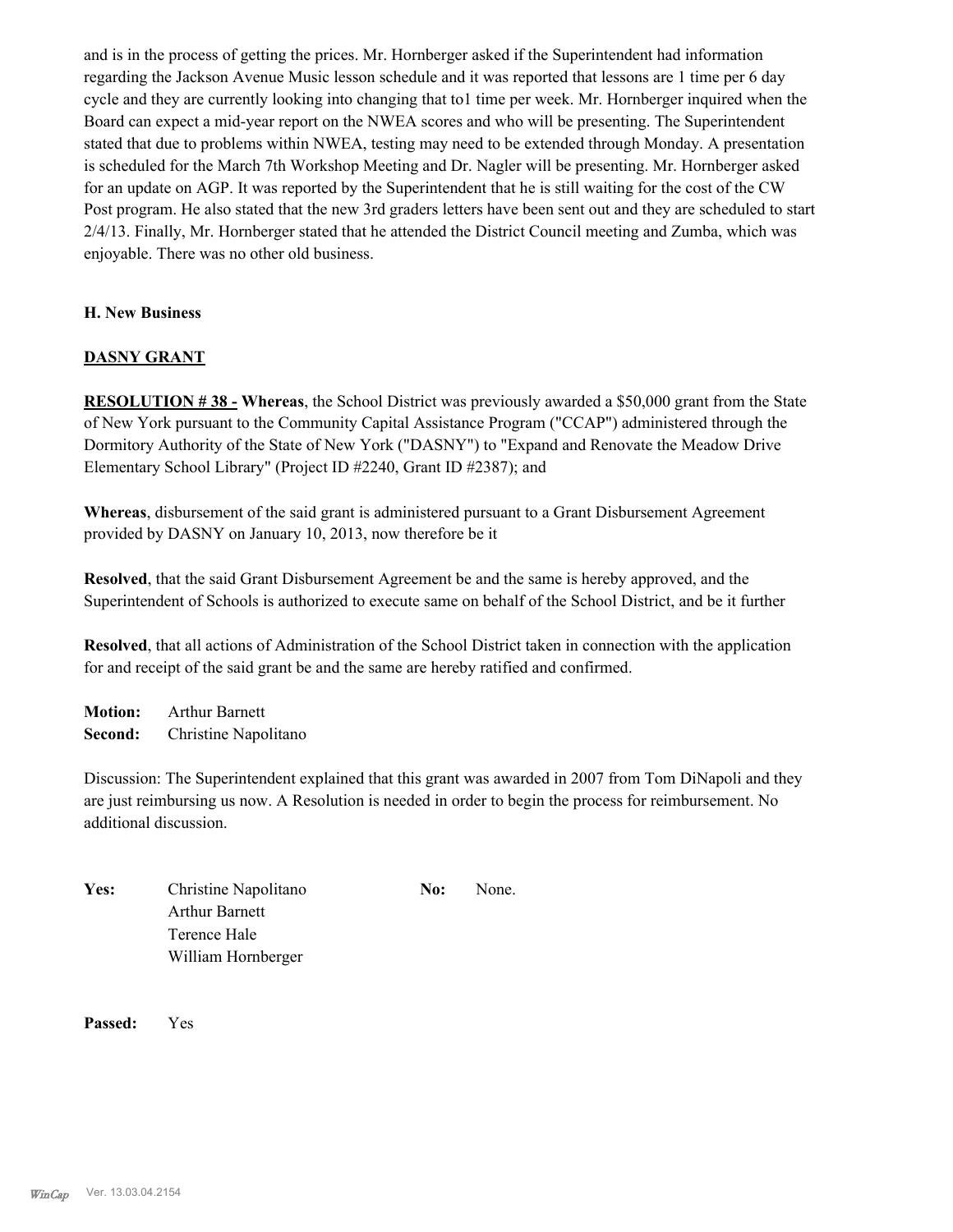## **New Business (continued)**

#### **Election District Change**

**RESOLUTION # 39- RESOLVED**, by the Board of Education of the Mineola Union Free School District that Election Districts previously established pursuant to Section 2017 of the Education Law be and the same are hereby modified such that, commencing with Annual and Special Meetings and Elections of the voters of the School District conducted more than thirty (30) days after the adoption of this resolution, the School District shall be divided into two (2) election districts; and be it further

**RESOLVED**, that subject to a list maintained in the Office of the District Clerk, identifying, by US Postal Service Zip Code, those streets, all or portions of which are within the School District, the boundaries of the said two election districts shall be described, and the polling place in each designated, as follows:

#### **Election District #1**

## Polling Place: **Jackson Avenue Elementary School**

All those portions of the School District which are located within the US Postal Service Zip Codes 11501 and 11040.

#### **Election District #2**

# Polling Place: **Meadow Drive Elementary School**

 All those portions of the School District which are located within the US Postal Service Zip Codes 11507, 11577, and 11596.

**Motion:** Terence Hale **Second:** Christine Napolitano

| Yes: | Christine Napolitano  | No: | None |
|------|-----------------------|-----|------|
|      | <b>Arthur Barnett</b> |     |      |
|      | Terence Hale          |     |      |
|      | William Hornberger    |     |      |
|      |                       |     |      |

**Passed:** Yes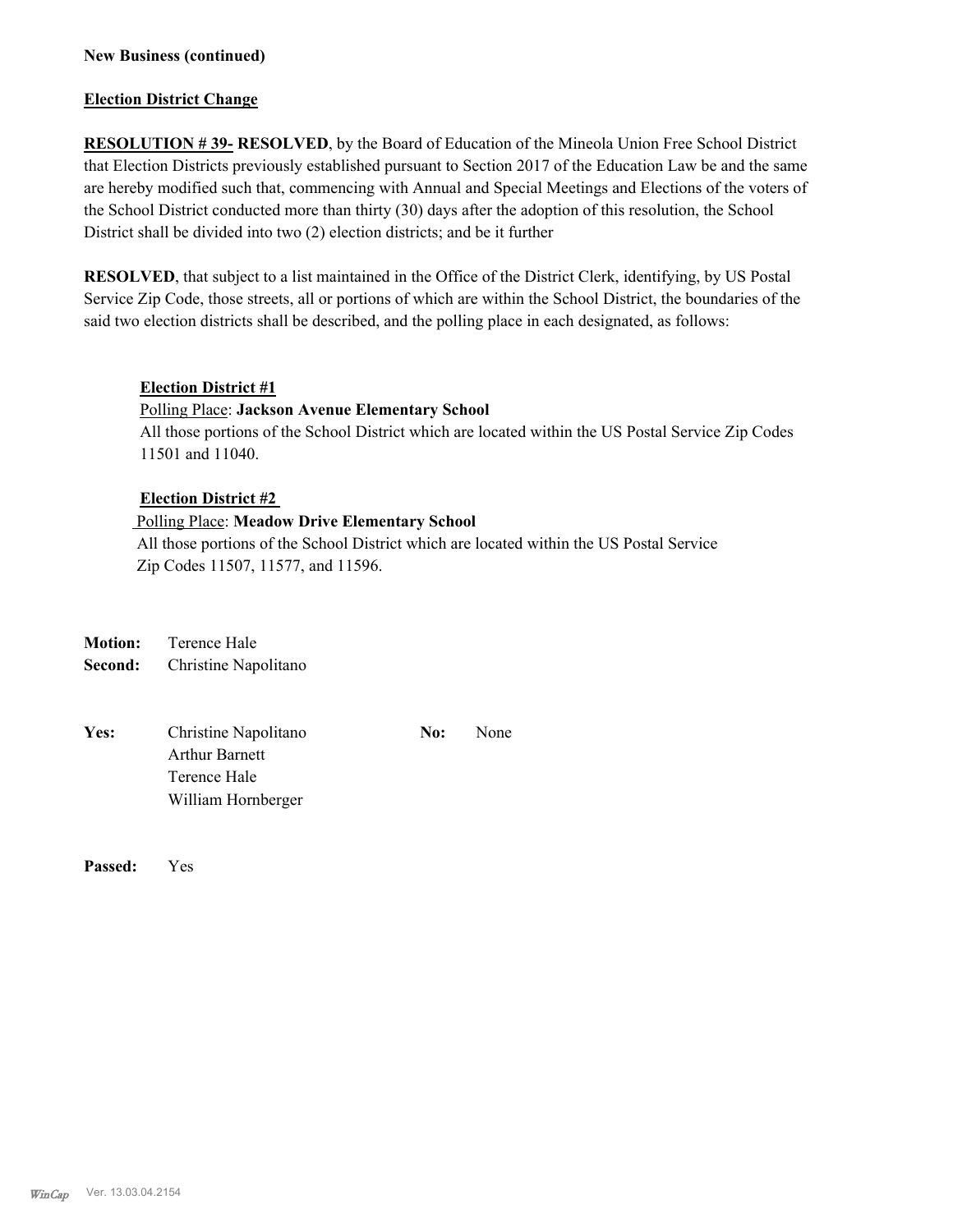## **Jackson Avenue School Kitchen Renovation**

**RESOLUTION # 40- WHEREAS**, the Board of Education of the Mineola Union Free School District desires to embark upon a capital improvement project at the Jackson Avenue School for a kitchen renovation and

**WHEREAS,** said capital improvement project at Jackson Avenue School, is subject to classification under the State Environmental Quality Review Act (SEQRA); and

**WHEREAS**, replacement, rehabilitation or reconstruction of a structure or facility, in kind, on the same site, including upgrading buildings to meet building or fire codes, unless such action meets or exceeds any of the thresholds in section 617.4 of this part, are classified as Type II Actions under the current Department of Environmental Conservation SEQRA Regulations (Section 6 NYCRR 617.5 (2)); and

**WHEREAS**, the SEQR Regulations declare Type II Actions to be actions that have no significant impact on the environment and require no further review under SEQRA; and

**WHEREAS**, the Board of Education, as the only involved agency, has examined all information related to the capital improvement project and has determined that the capital improvement project for renovations and improvements to Jackson Avenue School is classified as a Type II Action pursuant to Section 617.5(2) of the SEQRA Regulations;

**NOW, THEREFORE, BE IT RESOLVED** that the Board of Education hereby declares itself lead agency in connection with the requirements of the State Environmental Quality Review Act; and

**BE IT FURTHER RESOLVED** that the Board of Education hereby declares that the renovations and improvements to Jackson Avenue School is a Type II Action, which requires no further review under SEQRA; and

**BE IT FURTHER RESOLVED**, that the Board of Education hereby shall forward an official copy of this Resolution to the New York State Education Department together with a copy of the correspondence from the New York State Office of Parks, Recreation and Historic Preservation in connection with its request for approval of the listed projects from the New York State Education Department.

**Motion:** Terence Hale **Second:** Christine Napolitano

Yes: Christine Napolitano **No:** None Arthur Barnett Terence Hale William Hornberger

**Passed:** Yes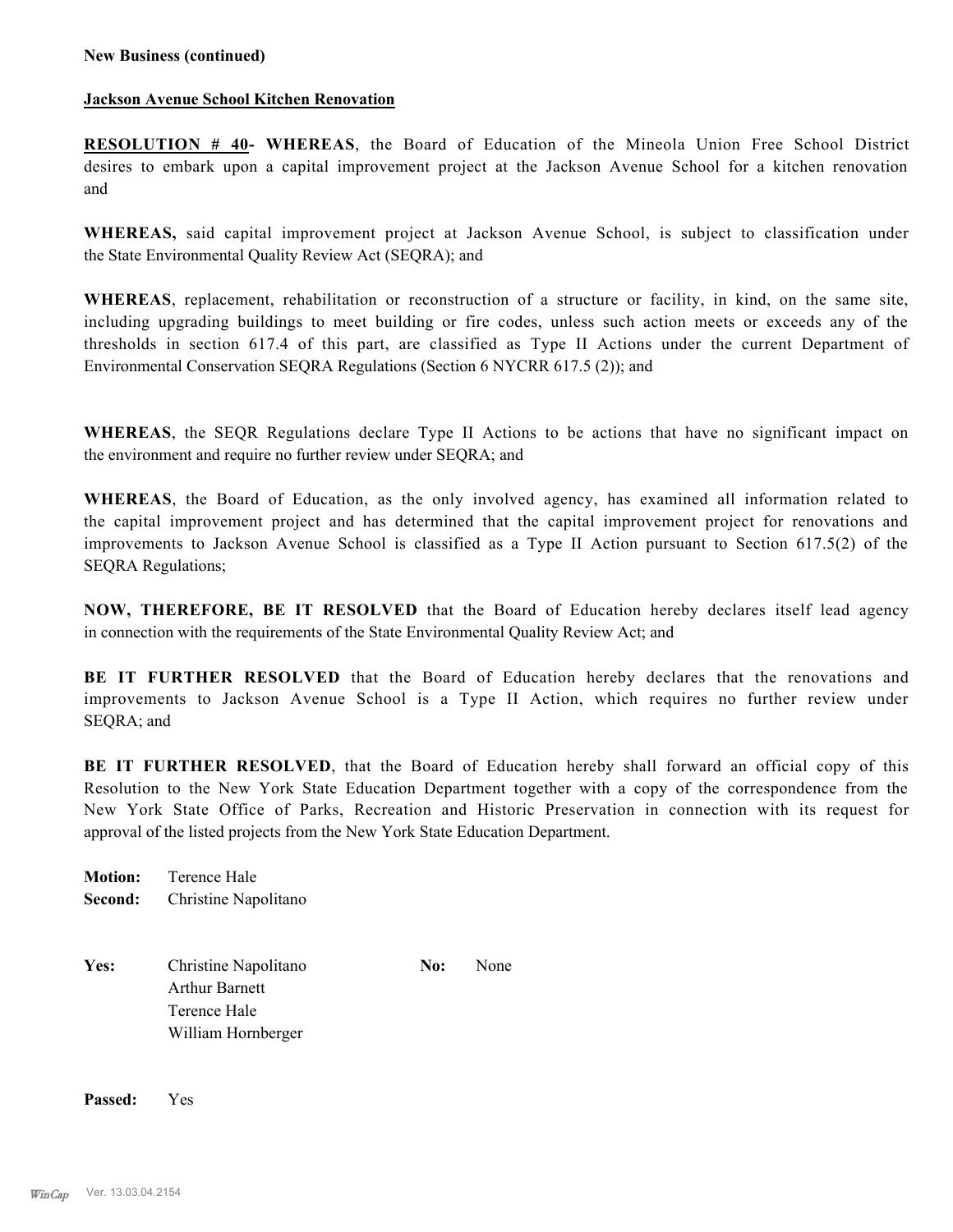# **I. Consensus Agenda**

**RESOLUTION # 41-BE IT RESOLVED** that the Board of Education approves the consensus agenda items I.1.a. through I.4.c.1, as presented.

**Motion:** Christine Napolitano **Second:** Terence Hale

There was no discussion.

Yes: Christine Napolitano **No:** None Arthur Barnett Terence Hale William Hornberger

**Passed:** Yes

# 1. **Instruction**

- a. Resignation(s)
- That the Board of Education accepts the resignation of Kristen L. Ronan, 45 Day Substitute Teacher, for Elizabeth Goldman, effective January 17, 2013. 1.
- b. Leave(s) of Absence/Child Rearing
- That the Board of Education grants a request to Kim Morrissey, for an unpaid Leave of Absence, for child-rearing purposes, effective December 10, 2012 to June 30, 2013. 1.
- c. Appointments Instruction
- The Board of Education approves the appointment of Carmen Vazquez, to the probationary position of ESL Teacher with a salary of MA+30, Step 2, \$75,120 prorated. Start date: February 11, 2013. Probationary period: February 11, 2013 to February 10, 2015. 1.
- d. Appointments 45 Day Subs
- The Board of Education approves the appointment of Michelle Topel, to the position of 45 Day Substitute Teacher for Elizabeth Goldman, at Jackson Avenue, effective January 18, 2013 to on or before June 30, 2013; salary: Days 1-20, \$100.00, Days 21-39 \$110.00, Days 40-45 \$120, Day 46 contract salary BA, Step 1, \$58,123 pro-rated. 1.
- e. Retirement(s) Instruction
- That the Board of Education accepts, with regret, the resignation of Maureen A. Cromwell, for the purposes of retirement, effective June 30, 2013. 1.
- That the Board of Education accepts, with regret, the resignation of Sherry E. Leibowitz, for the purpose of retirement, effective June 30, 2013. 2.
- Appointment(s) Coaches f.

That the Board of Education approves the appointment of the following coaches for 2012-2013 year:

| POSITION              | EMPLOYEE NAME        | <b>STEP</b> | <b>STIPEND</b> |
|-----------------------|----------------------|-------------|----------------|
| Baseball-Varsity      | Helmut Bohringer     |             | \$8,291.00     |
| Baseball-Varisty-Asst | Michael A. Tavernite |             | \$4,840.00     |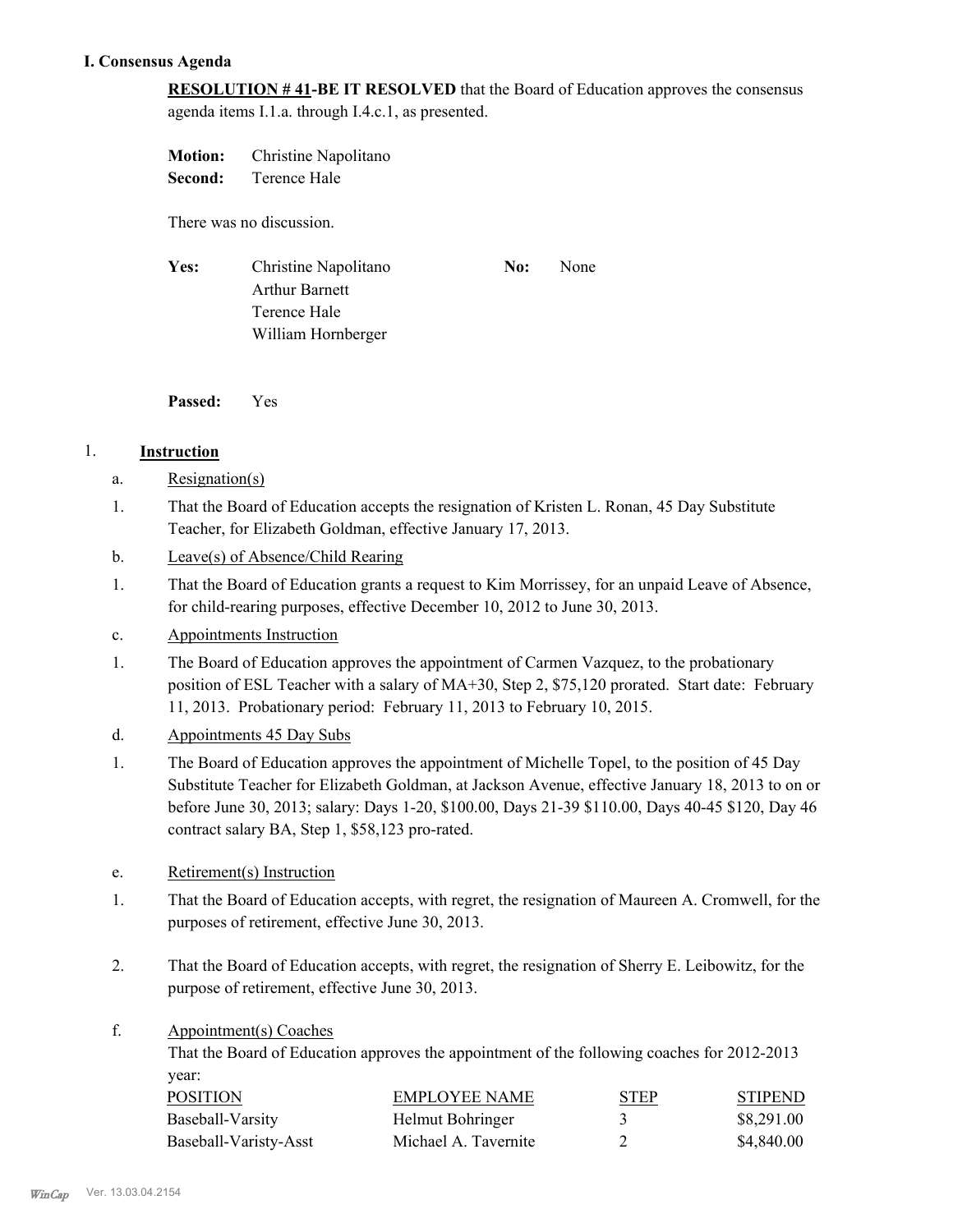| <b>POSITION</b>                   | <b>EMPLOYEE NAME</b>   | <b>STEP</b>    | <b>STIPEND</b> |
|-----------------------------------|------------------------|----------------|----------------|
| Baseball-JV                       | Christopher M. Schacca | 2              | \$5,076.00     |
| Baseball-Junior High              | William G. Digennaro   | 3              | \$5,406.00     |
| Baseball-8th grade                | Dominick J. Tolipano   | 3              | \$5,406.00     |
| Lacrosse-Varsity                  | Glenn M. Cocoman       | 3              | \$8,283.00     |
| Lacrosse-Boys Varsity Asst        | Matthew Antoniou       | 3              | \$5,635.00     |
| Lacrosse-Boys Junior Varsity      | Thomas J. Oswald       | 3              | \$5,741.00     |
| Lacrosse-7/8 Boys                 | Mark Miller            | 3              | \$5,388.00     |
| Lacrosse-Boys Jr. High Asst       | Joseph P. Cerulli      | 2              | \$4,228.00     |
| <b>Track-Boys Varsity Spring</b>  | John E. Fretz          | $\overline{2}$ | \$6,919.00     |
| <b>Track-Girls Varsity Spring</b> | Thomas J. Leninger     | 3              | \$7,770.00     |
| Softball-Varsity                  | Anthony Tramonte       | 3              | \$8,283.00     |
| Softball Varisty Asst             | Caitlin T. Orlando     | 2              | \$4,944.00     |
| Softball-7th Grade                | Vanessa Casper         | 3              | \$5,025.00     |
| Softball-8th Grade                | Katelyn E. Maroney     | $\overline{2}$ | \$4,407.00     |
| Lacrosse-GirlsVarsity             | Frank J. Massaro       | 3              | \$8,283.00     |

#### Appointment(s) Club/Stipends g.

That the Board of Education approves the following Club/stipend recommendatios for 2012-2013 year:

| <b>POSITION</b>            | <b>EMPLOYEE NAME</b>  | <b>STIPEND</b>   |
|----------------------------|-----------------------|------------------|
| 8/9 Musical Stage          | Paul A. Sommer(.5)    | .5 of \$1,775.00 |
| Construction               |                       |                  |
| 8/9 Musical Stage          | Vincent Tunkel(.5)    | .5 of \$1,775.00 |
| Construction               |                       |                  |
| 8/9 Musical Technical      | Donald R Carreras Jr  | \$1,420.00       |
| Director                   |                       |                  |
| $10/11/12$ Musical         | Donald R Carreras Jr  | \$2,130.00       |
| <b>Technical Director</b>  |                       |                  |
| Musical Technical Director | Donald R. Carreras Jr | \$1,420.00       |
| - MS                       |                       |                  |

#### Appointment(S) Marching Band Staff h.

That the Board of Education approves the following staff members for the Marching Band trip:

|                  | <b>POSITION</b>            | <b>EMPLOYEE NAME</b> |
|------------------|----------------------------|----------------------|
| $\mathbf{1}$ .   | Marching Band Florida Trip | Frank N. Mauriello   |
|                  | Chaperone                  |                      |
| 2.               | Marching Band Florida Trip | Anthony J. Demarino  |
|                  | Chaperone                  |                      |
| 3.               | Marching Band Florida Trip | Michael R. Coppola   |
|                  | Chaperone                  |                      |
| $\overline{4}$ . | Marching Band Florida Trip | Timothy M. Doran     |
|                  | Chaperone                  |                      |
| 5.               | Marching Band Florida Trip | Lisa D. Granath      |
|                  | Chaperone                  |                      |
| 6.               | Marching Band Florida Trip | Lauren M. Granath    |
|                  | Chaperone                  |                      |
| 7.               | Marching Band Florida Trip | Amanda Alves         |
|                  | Chaperone                  |                      |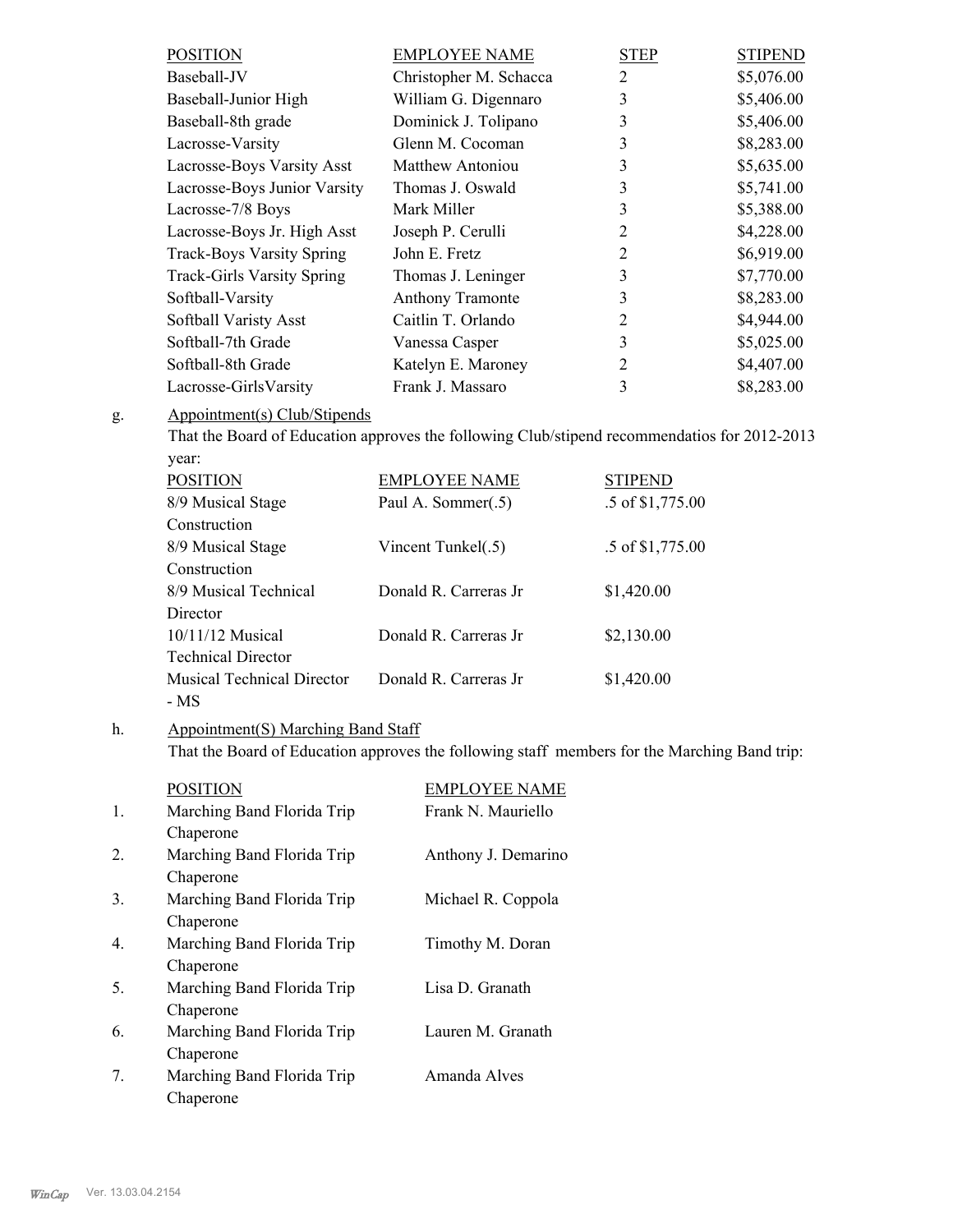# 2. **Instruction: Committee on Special Education**

That the Board of Education approves the CSE/CPSE/SCSE recommendations for programs and services for students with IEPs for the time period from 11/1/12- 12/31/12. Please be advised that all of the parents have received the student's IEP and a copy of their DUE process rights.

# 3. **Instruction: Contracted**

a. That the Board of Education accepts the Memorandum of Agreement between St. James Tutoring and the Mineola Union Free School District to provide tutoring services during the 2012- 2013 school year.

# 4. **Civil Service**

# a. Appointments

- That the Board of Education approve the appointment of Elena Bearese, to the position of Clerical Sub, effective February 4, 2013. Salary will be \$12.32 per hour. 1.
- That the Board of Education approve the appointment of Madeline Cegelski, to the position of Clerical Sub, effective February 4, 2013. Salary will be \$12.32 per hour. 2.
- That the Board of Education approve the appointments of Anne Rega, to the positions of Clerical Sub and Teacher Aide Sub, effective February 4, 2013. Salary will be \$12.32 for Clerical and \$13.74 for Teacher Aide per hour. 3.
- That the Board of Education approve the appointment of Georgette Strobel, to the position of Clerical Sub, effective February 4, 2013. Salary will be \$12.32 per hour. 4.
- That the Board of Education approve the appointment of Franco Hughes, to the position of Custodial Sub, effective February 4, 2013. Salary will be \$12.25 per hour. 5.
- b. Leave(s) of Absence
- That the Board of Education approve a paid Medical Leave of Absence to Felix Cappuccio, 12 month Bus Driver, effective January 7, 2013. Approximate return is in two weeks but at doctor's discretion. 1.
- That the Board of Education approve a paid Medical Leave of Absence to Laurie Seedorf, 12 month Sr. Typist Clerk at Jackson Avenue School, effective January 22, 2013. Return will be approximately 10 weeks and at doctor's discretion. 2.
- c. Appointments
- That the Board of Education approve the reappointment of Nicole Matzer, to the position of Clerical Sub, effective February 4, 2013. Salary will be \$12.32 per hour. 1.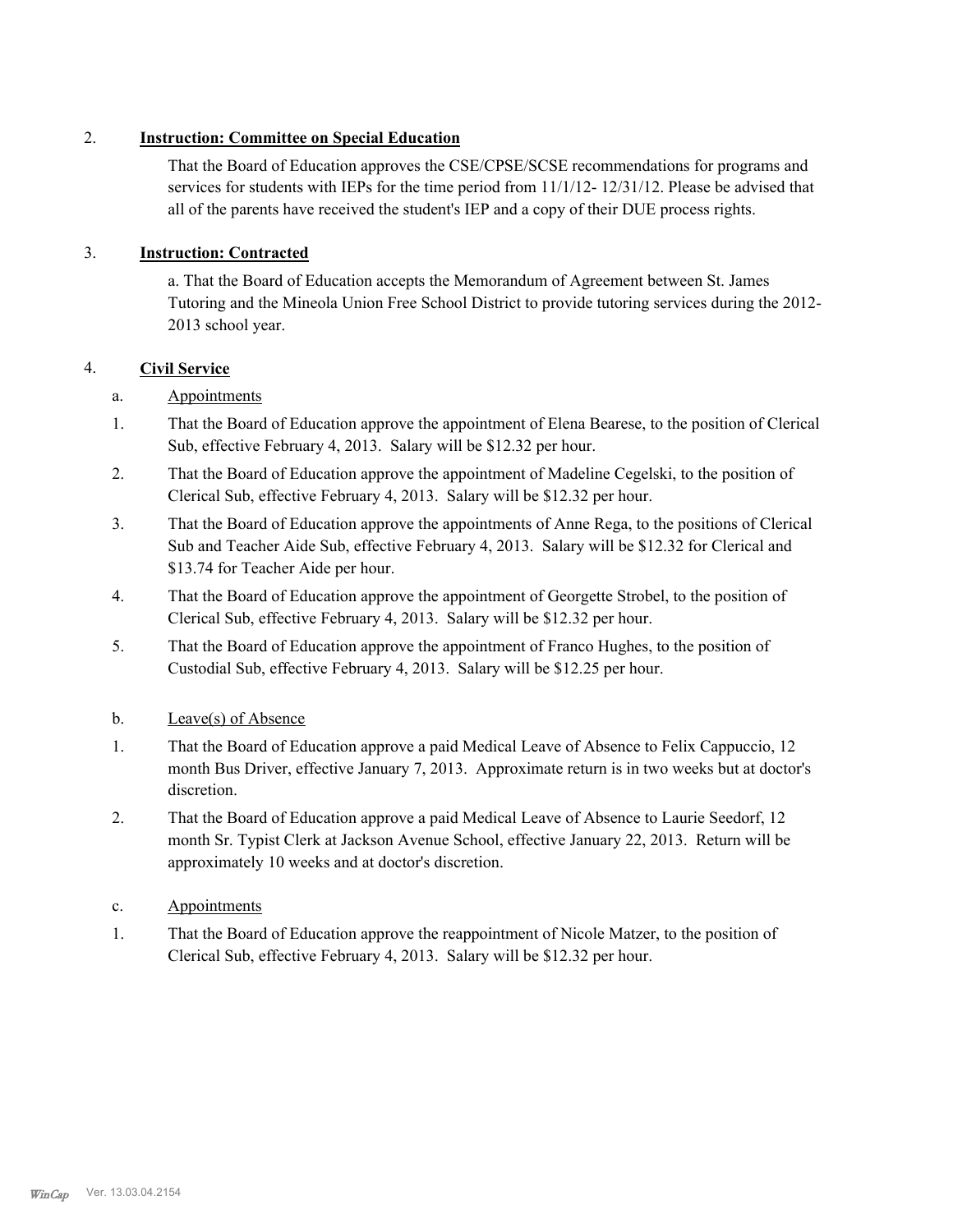# **J. Superintendent's Report**

Superintendent of Schools' Reports for 1/31/13 Presentations: 1. Athletics Program

The Superintendent introduced Ralph Amitrano, who will present tonight on "Mineola Athletics". Mr. Amitrano reported that for the Athletic teams from grades 7 -12, there are 52 teams and 66 coaches and over 800 events per year. Mr. Amitrano presented a listing of the program successes and stated that for a school district of our size, we have been very successful. It was reported that one time per season, the Athletic Department has a pep rally and the fall pep rally is usually crazy. Mr. Amitrano stated that pep rallies, local papers, MSG Varsity and Senior Day are some forms of recognition for the athletic program.

Mr. Amitrano stated that the program is a big bang for the buck. The entire program is less then 1% of the budget and services over 500 student athletes. The coaches are very dedicated to their seasons and beyond. We have a very experienced coaching staff, many with roots in the district. Mr. Amitrano stated that we have a highly qualified staff; all of whom are CPR and First Aid Certified, have completed required coaching certification coursework from the State of NY and AED, head trauma certification. All non-teacher coaches are required to file for coaching licenses through NYS. All records for valid and current certifications are monitored and reviewed yearly. All hiring and evaluation, continued certification and supervision is completed by the Athletic Director.

Mr. Amitrano discussed the facilities. It was reported that over the last 6 years, there have been many needed upgrades to our facilities. The following is a list of upgrades that have been completed:

- -High School Gym- floor, bleachers, lights and windows
- -High School Track and Field drainage
- Baseball dugouts and new backstop/fencing
- -High School Softball field
- Hampton Stadium Field- bleachers and press box
- -Fitness Center HS/MS equipment upgrades

Mr. Amitrano stated that there are many expectations of the coaches for the Mineola School District. He stated that following are some of the expectations: they need to be knowledgeable; professional in appearance and conduct; accountable and aware that they perform their duties in the public eye; consistently uphold department rules for attendance and codes of conduct; and always use good judgment in words and actions as we deal with students of all backgrounds. Mr. Amitrano stated that there are also set expectations for the student athletes. They are to be accountable for their actions; need to be present and on time everyday; they need to respect coaches, opponents and officials both as a player and spectator; represent the school community with pride and be a student first.

Mr. Amitrano stated that many of the athletes from Mineola play sports in college and he presented a list of some of the schools where our athletes have played throughout the years. Mr. Amitrano also stated that Mineola High School hosts a College Recruitment night each year and Wayne Mazzoni, an established author on the subject of recruitment and Baseball coach at Sacred Heart University, comes in to speak with parents and athletes. It is a very informative evening for all.

Mr. Amitrano discussed the academic eligibility for student athletes. Students failing two or more classes are put on probation. They must meet weekly with the Director to maintain eligibility for sports. Mr. Amitrano stated that these students, the majority of the time, do improve their grades and remain eligible to play. The Superintendent added that before Mr. Amitrano was hired these requirements were not in place at the high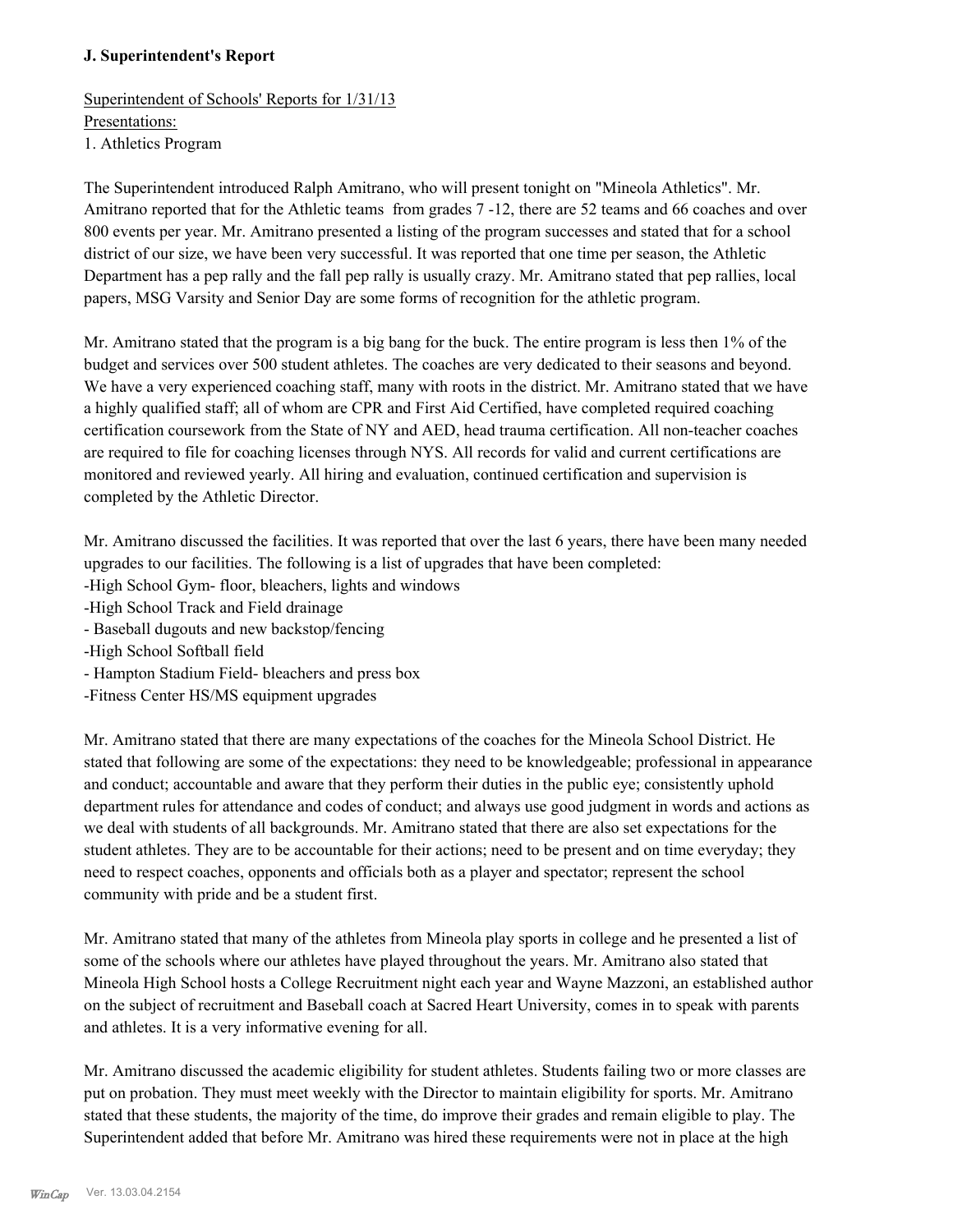school.

Mr. Amitrano discussed Student Safety. He stated that there is proper equipment for all contact and collision sports. Field conditions are monitored for student safety. An Impact Program is done for all Athletes grades 8-12. We are among a small number of schools in Nassau County with this program. This is a baseline brain function test. It measures reaction time, short term memory, word recognition, and shape recognition. Mineola is currently in year 4 of this program and Mr. Amitrano stated that both Ms. Sheehan and Ms. McAree help with this program. The Impact test is administered as a measure after a head injury is sustained. Mr. Amitrano also discussed the "Concussion Protocol": the athlete is removed from the contest; must be seen by a physican; impact test is administered; athlete is cleared by physician/neurologist; athlete is then cleared by Dr. Marino; athlete follows return to play protocol- asymptomatic upon light, moderate and intense exercise.

Mr. Amitrano discussed Health and Physical Education at the Mineola School District. Health education in the elementary schools is taught in the classroom by the teachers. Health classes are also required for students in 8th, 10th and 12th grade. Currently, the 8th and the 10th graders take Health class and the 12th graders participate in Family Living, in which a portion of the class focuses on parenting. He then discussed "Elementary Physical Education". Mr. Amitrano stated that we currently have an Interdisciplinary Common Core PE program. The PE objectives have been aligned with ELA and Math Common Core by grade. They create a Math/Map to coincide with monthly unit map for PE. They must create lessons to focus on pertinent topics supporting the common core. He added that the teacher challenge is to maintain movement while teaching content. Mr. Amitrano discussed the "Secondary Physical Education" which includes: a leadership program; a dance program; PE 8/9 personal fitness and there was a reconfiguration of classes 8/9/10, 11, and 12.

Mr. Amitrano discussed the "Physical Education SLO K-12". The following are the SLOs by grade: K/1- Gross Motor Assessment Grade 2- Personal and Social Responsibility Grade 3 and 4- Beginner Fitness Assessments Grade 5 Muscle Identification and actions Grade 6- Fitness Understanding Grade 7- Games Rules and Understanding Grade 8 and 9- Personal Fitness Understanding Grades 10, 11, 12- Self-Prescription for Exercise

Mr. Amitrano explained the Intramural Program at Mineola to the Board. He stated that this year, the District is offering sports clinics to the 3rd and 4th grade. These clinics help teach the students beginner sports skills and the goal is to get kids involved early. Mr. Amitrano also added that at the Middle School, there are before school sports intramurals and at the high school, students can participate in tournaments for badminton, ping pong, basketball and European handball.

Finally, Mr. Amitrano presented to the Board issues to be considered for the future. The Middle School Gym is in need of work, especially floor, painting and lighting. He stated that he is in the process of obtaining quotes. Also, the High School football field at Hampton Stadium is in need of improvements. Mr. Amitrano stated that many Districts have made the change to turf field, and suggested that this should be looked into for Mineola. The field at Hampton can be very choppy and at times not a great surface for the athletes to run on. We can not chemically treat the grass and therefore the work that has been done does not last. The Superintendent stated that he has also had discussions with the Mayor about doing a joint improvement project at Hampton.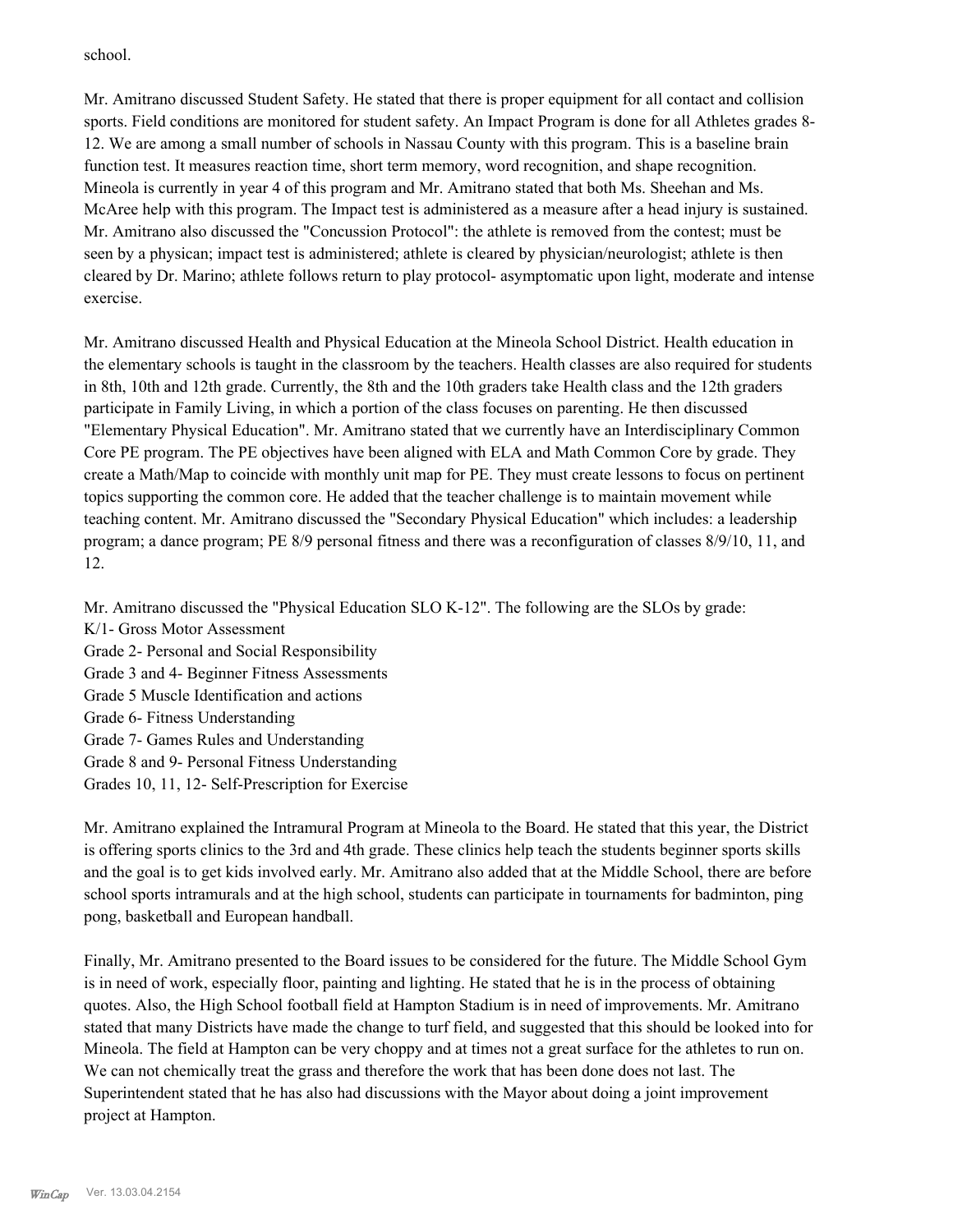The Board thanked Mr. Amitrano for his presentation and Mr. Hornberger stated that he is very interested in the idea of tying the PE into the childrens' interdisplinary plan. The floor was opened to the public regarding the presentation. There was one Resident/Parent comment to which Mr. Amitrano responded.

## Superintendent Comments

The Superintendent stated that he wanted to acknowledge the two teachers, Maureen Cromwell and Sherry Leibowitz, who will be retiring. He wishes them both good luck and much happiness. The Superintendent stated that he is now embarking on twitter and encourage everyone to follow him.

The Superintendent stated that he had attended a meeting for all Superintendents and it was reported to them by the Commissioner of Education that this year's State exam scores will reflect a 30% drop in scores. The Superintendents asked the Commissioner to write a letter to all parents to explain that this will happen. the Commissioner stated that this will occur because it is a different type of exam. The Superintendent added that for the January English Regents, the cut score was decreased this year. He added that the exams should be fair to the students and it will take a few years until there is a fair test.

The Superintendent stated that at the next Board meeting the 2013/14 School Calendar will be presented for approval. He added that school will begin after Labor Day. The Superintendent stated that he is in need of an executive session.

# **K. Executive Session Time: 9:05 p.m.**

At 9:05pm, a motion was made for the Board of Education to go into executive session to discuss negotiations.

| <b>Motion:</b> | <b>Arthur Barnett</b>                                                               |     |      |
|----------------|-------------------------------------------------------------------------------------|-----|------|
| Second:        | Terence Hale                                                                        |     |      |
| Yes:           | Christine Napolitano<br><b>Arthur Barnett</b><br>Terence Hale<br>William Hornberger | No: | None |
| Passed:        | Yes                                                                                 |     |      |